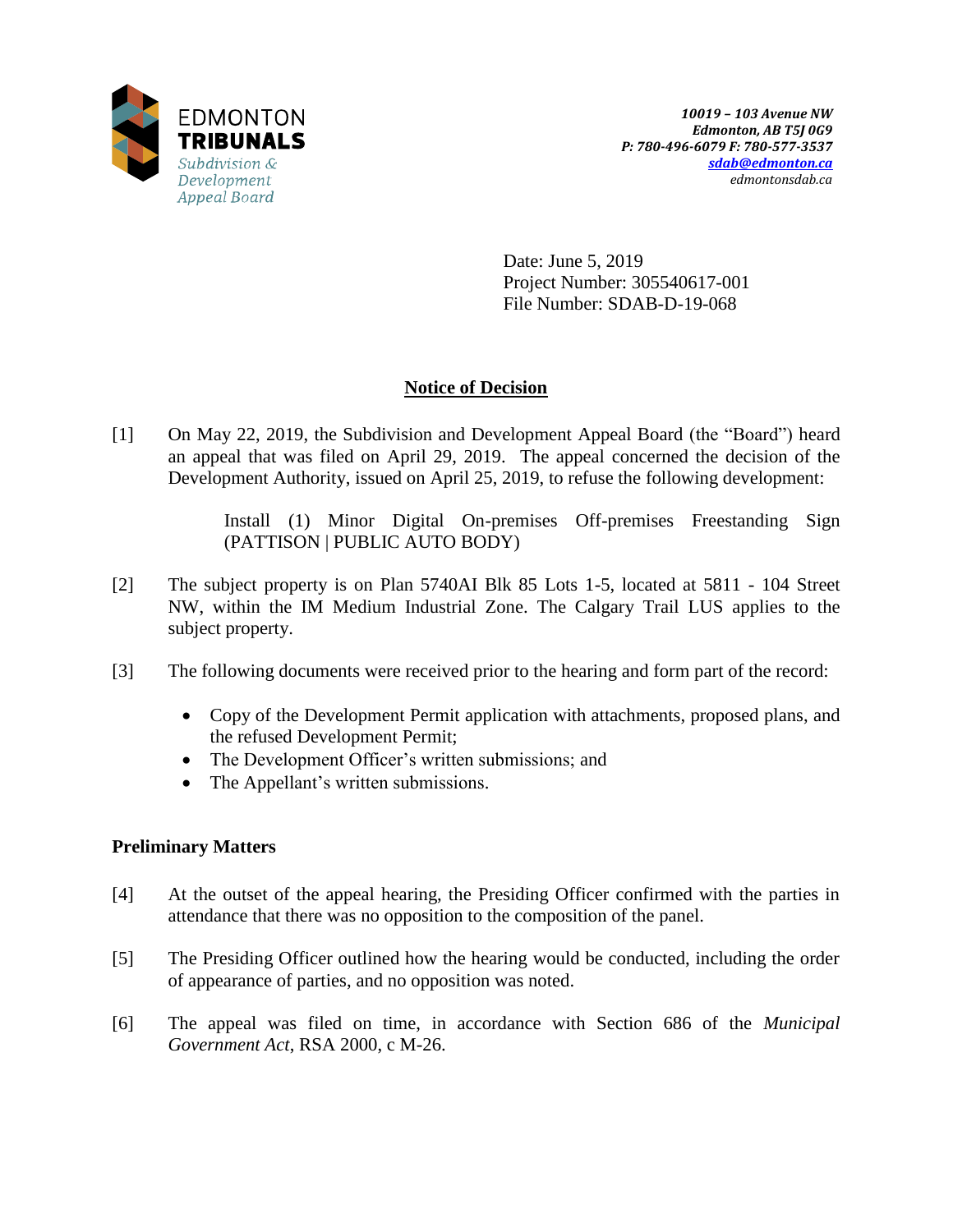#### **Summary of Hearing**

- *i) Position of the Appellant, represented by legal counsel, Mr. J. Murphy*
- [7] Mr. Murphy referred to TAB 1 of his supporting materials, which detailed that the Development Officer's reason for refusing the proposed Sign was that it did not comply with the Calgary Trail Land Use Study (the "LUS").
- [8] He submitted that the proposed Sign is consistent with previous SDAB decisions, and that the LUS is not a Statutory Plan. The Development Officer applied Section 3.4(b)(ii) of the LUS in refusing the permit, but did not mention that another permit for a Freestanding Minor Digital On-Premises Off-premises Sign was previously approved by a Development Officer. The LUS was in effect at the time of that approval (TABS 4 and 5).
- [9] Referring to TABS 2 and 3, he noted that the proposed Development is a Discretionary Use under Section 420.3 of the IM Medium Industrial Zone, and that the proposed Sign complies with Schedule 59G.3, which sets out the regulations governing Discretionary Signs.
- [10] He referenced *Sihota v Edmonton (City)*, 2013 ABCA 43 [*Sihota*], a decision of the Alberta Court of Appeal that addressed the question of whether the doctrine of issue estoppel precludes the City of Edmonton from denying an Applicant a development permit. Mr. Murphy submitted that, per *Shota,* issue estoppel must be applied within the context of the permit.
- [11] In this instance, the issue is not whether the SDAB is bound by its previous decisions, nor whether it is bound by the decisions of the Development Officer. Put another way, issue estoppel does not arise because a prior decision is "binding on the tribunal", although that may be the effect; rather, issue estoppel means that a prior decision is "binding on the parties", and prevents the parties from re-litigating what has been decided.
- [12] He referred to previous SDAB decisions, in which the Board approved similar Signs within the LUS area. SDAB-D-15-181 noted that the concerns raised in the LUS relate to the voluntary replacement of older advertising signage, which was perceived as being unattractive, whereas the proposed Sign was a modern Digital Sign. Furthermore, if City Council wanted to eliminate Freestanding Digital Signs along the Calgary Trail corridor, they could have done so as they did in the civic centre area by prohibiting Minor Digital On-premises Off-premises Signs (Section 59F.3(6)(a)).
- [13] He also referenced SDAB-D-15-242, where the Board found that the LUS is not a statutory plan per the definition under section 616(dd) of the *Municipal Government Act* (the "MGA").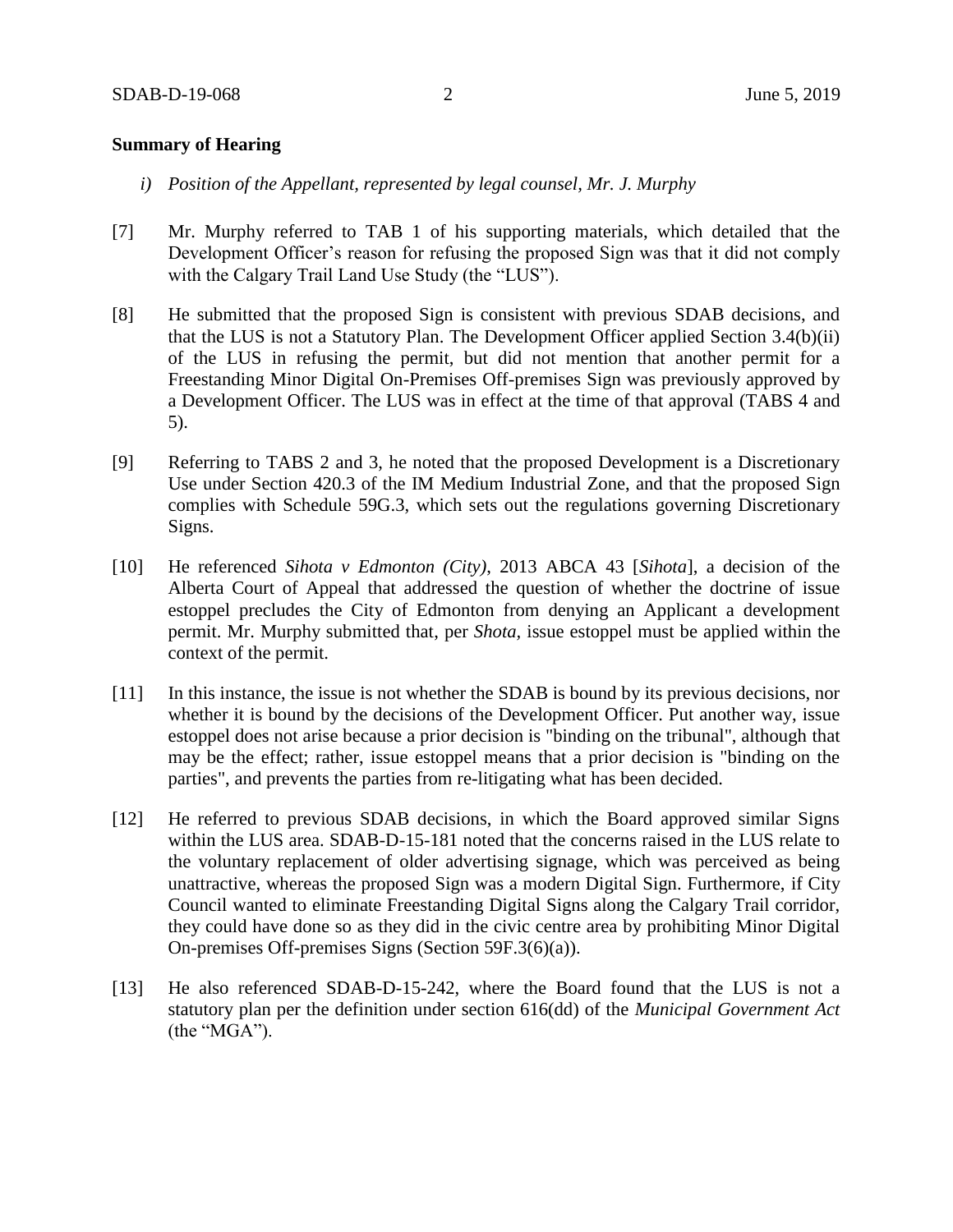- [14] Furthermore, the LUS does not set out specific impacts on the subject area, as the LUS applies to several neighbourhoods. He referred to a Google Map of the area showing the existing sign and building on the subject Site.
- [15] There have been no known complaints regarding the existing sign.
- [16] Mr. Murphy provided the following information in response to questions by the Board:
	- a. The proposed Sign is a Discretionary Use in the IM Medium Industrial Zone. Circumstances have not changed in the area and, in his opinion, the Board cannot refuse the development permit based on the LUS.
	- b. He confirmed that the existing sign is a Minor Digital On-premises Off-premises Freestanding Sign, and that the landlord may advertise on the Sign if they wish.
	- c. As set out in TAB 5 of his materials, the proposed Sign was approved in 2014.
	- *ii) Position of the Development Officer, Ms. Mercier*
- [17] The Development Authority did not appear at the hearing and the Board relied on Ms. Mercier's written submission.

### **Decision**

- [18] The appeal is ALLOWED and the decision of the Development Authority is REVOKED. The development is GRANTED as applied for to the Development Authority, subject to the following CONDITIONS:
	- 1. The permit will expire on **June 5, 2024**.
	- 2. The proposed Minor Digital On-premises Off-premises Freestanding Sign shall comply with the approved plans submitted.
	- 3. Ambient light monitors shall automatically adjust the brightness level of the Copy Area based on ambient light conditions. Brightness levels shall not exceed 0.3 footcandles above ambient light conditions when measured from the Sign face at its maximum brightness, between sunset and sunrise, at those times determined by the Sunrise / Sunset calculator from the National Research Council of Canada; (Reference Section  $59.2(5)(a)$ )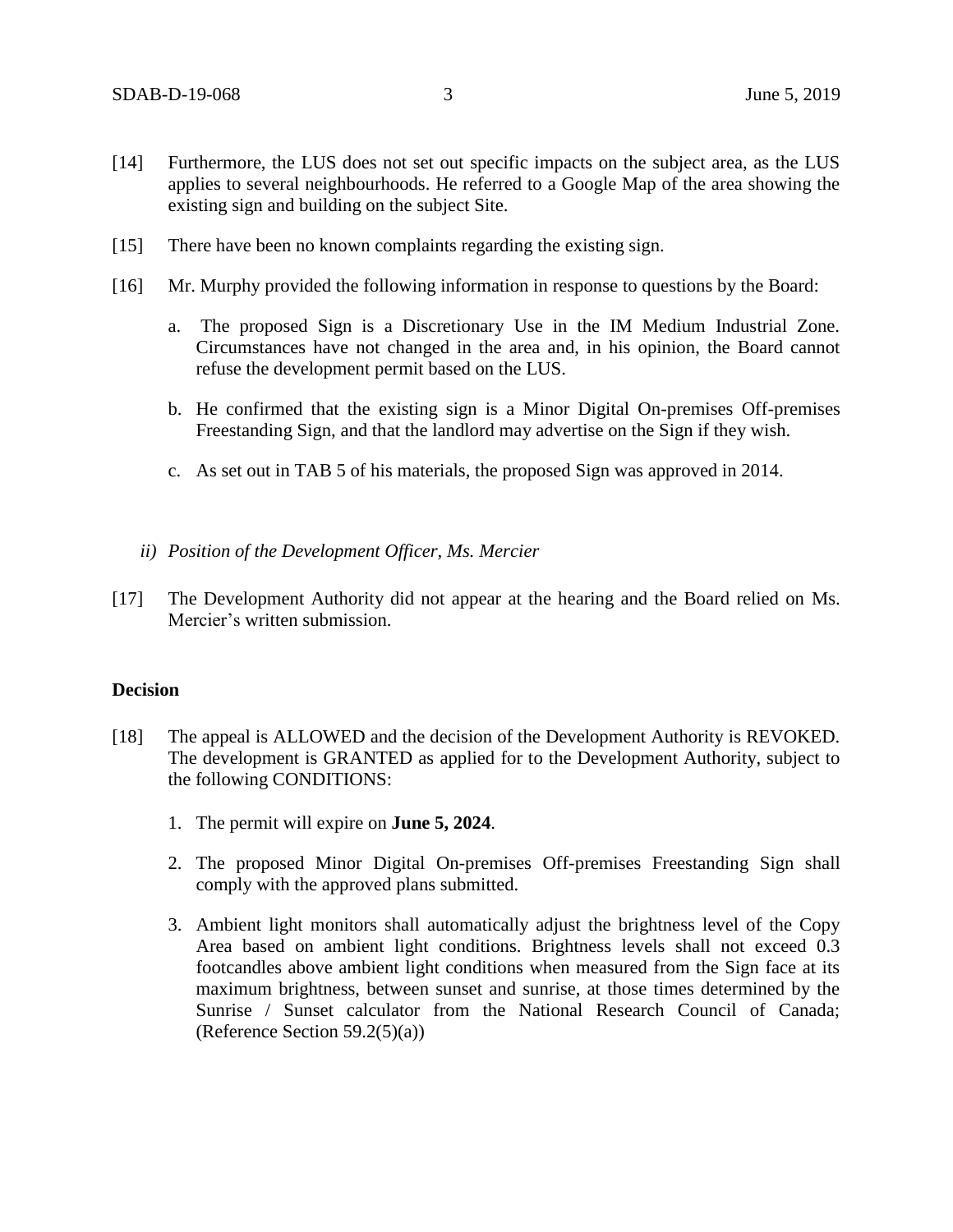- 4. Brightness level of the Sign shall not exceed 400 nits when measured from the sign face at its maximum brightness, between sunset and sunrise, at those times determined by the Sunrise/Sunset calculator from the national research Council of Canada; (Reference Section 59.2(5)(b))
- 5. Minor Digital On-premises Off-premises Signs shall have a Message Duration greater than or equal to 6 seconds. (Reference Section 59.2(18))
- 6. All Freestanding Signs, Major Digital Signs, Minor Digital On-premises Signs, Minor Digital Off-premises Signs, and Minor Digital On-premises Off-premises Signs shall be located so that all portions of the Sign and its support structure are completely located within the property and no part of the Sign may project beyond the property lines unless otherwise specified in a Sign Schedule. (Reference Section 59.2(12))
- 7. The following conditions, in consultation with the Transportation department (Subdivision Planning), shall apply to the proposed Minor Digital On-premises Offpremises Sign, in accordance with Section 59.2(11):
	- a. That, should at any time, City Operations determine that the sign face contributes to safety concerns, the owner/applicant must immediately address the safety concerns identified by removing the sign, de-energizing the sign, changing the message conveyed on the sign, and or address the concern in another manner acceptable to City Operations.
	- b. That the owner/applicant must provide a written statement of the actions taken to mitigate concerns identified by City Operations within 30 days of the notification of the safety concern. Failure to provide corrective action will result in the requirement to immediately remove or de-energize the sign.
	- c. The proposed sign shall be constructed entirely within private property. No portion of the sign shall encroach over/into road right-of-way.

#### ADVISEMENTS:

- 1. Should the Applicant wish to display video or any form of moving images on the sign, a new Development Application for a major digital sign will be required. At that time, City Operations will require a safety review of the sign prior to responding to the application.
- 2. An approved Development Permit means that the proposed development has been reviewed against the provisions of this Bylaw. It does not remove obligations to conform with other legislation, bylaws or land title instruments including, but not limited to, the Municipal Government Act, the Safety Codes Act or any caveats, restrictive covenants or easements that might be attached to the Site. (Reference Section 5.2).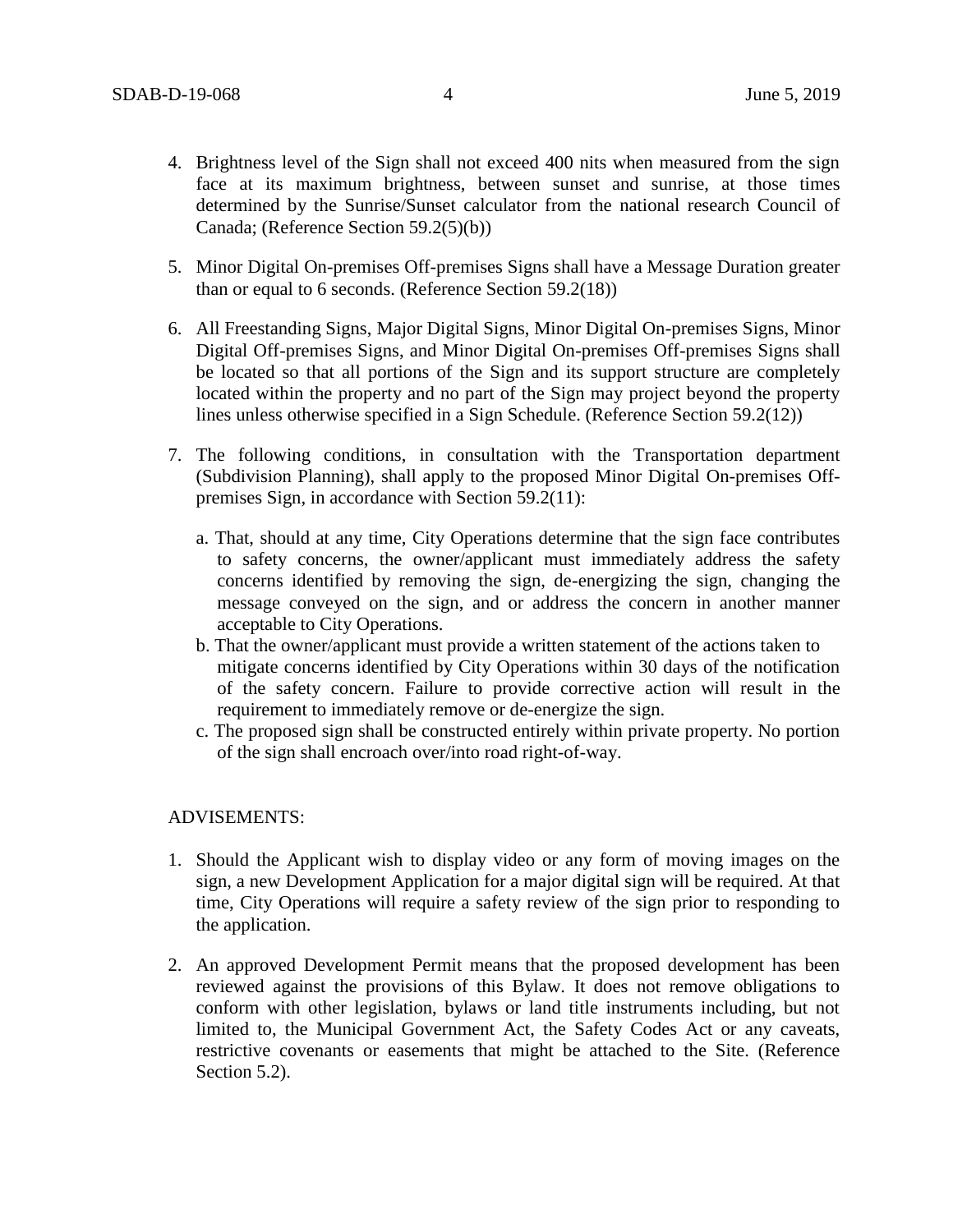#### **Reasons for Decision**

- [19] The proposed development, a Minor Digital On-premises Off-premises Freestanding Sign is a Discretionary Use in the IM Medium Industrial Zone.
- [20] The existing Sign was approved in 2014 and the Calgary Trail Land Use Study was not mentioned at that time.
- [21] The existing Sign replaced an older billboard style Sign, and complies with all of the regulations of the *Edmonton Zoning Bylaw*.
- [22] Section 3.5(b) of the Calgary Trail Land Use Study reads:
	- b) Greater attention shall be given to improving the location, siting, Signage comprehensibility and design of signage in the corridor by:
		- i) promoting within the business community the voluntary replacement of older advertising signage;
		- ii) discouraging the use of portable signs and free-standing billboards; and
		- iii) improving directional signage to major facilities such as hospitals, University, Downtown, and Government Centre.

Through information received in the business survey and through visual inspection of the corridor, advertising signage, particularly older signage, is perceived by many to be unattractive.

- [23] The Board finds that the wording in the Calgary Trail Land Use Study is not such that it prohibits this type of Sign. Specifically the Board notes that the language of Section 3.5(b)(ii) specifically refers to discouraging the Use of Freestanding Billboards. This Sign replaced an older style free-standing billboard.
- [24] The existing Sign has existed for five years with no known complaints. One change that occurred since the last Development Permit was approved is that a new building was constructed to the south of the Sign with the result that, when the Sign is viewed from Calgary Trail, it is in front of the blank wall of the new building, which tends to mitigate any negative visual impact the Sign may have.
- [25] If City Council wanted to eliminate Freestanding Digital Signs along the Calgary Trail corridor, they could have done so as they did in the civic centre area by prohibiting Minor Digital On-premises Off-premises Signs (Section 59F.3(6)(a)). Instead, Council chose to make such Signs a Discretionary Use and to regulate them through the provisions of Section 59G.3. This shows an intent by Council to regulate Digital Signs along Calgary Trail by specifying maximum sizes and minimum separation distances rather than not allowing them at all.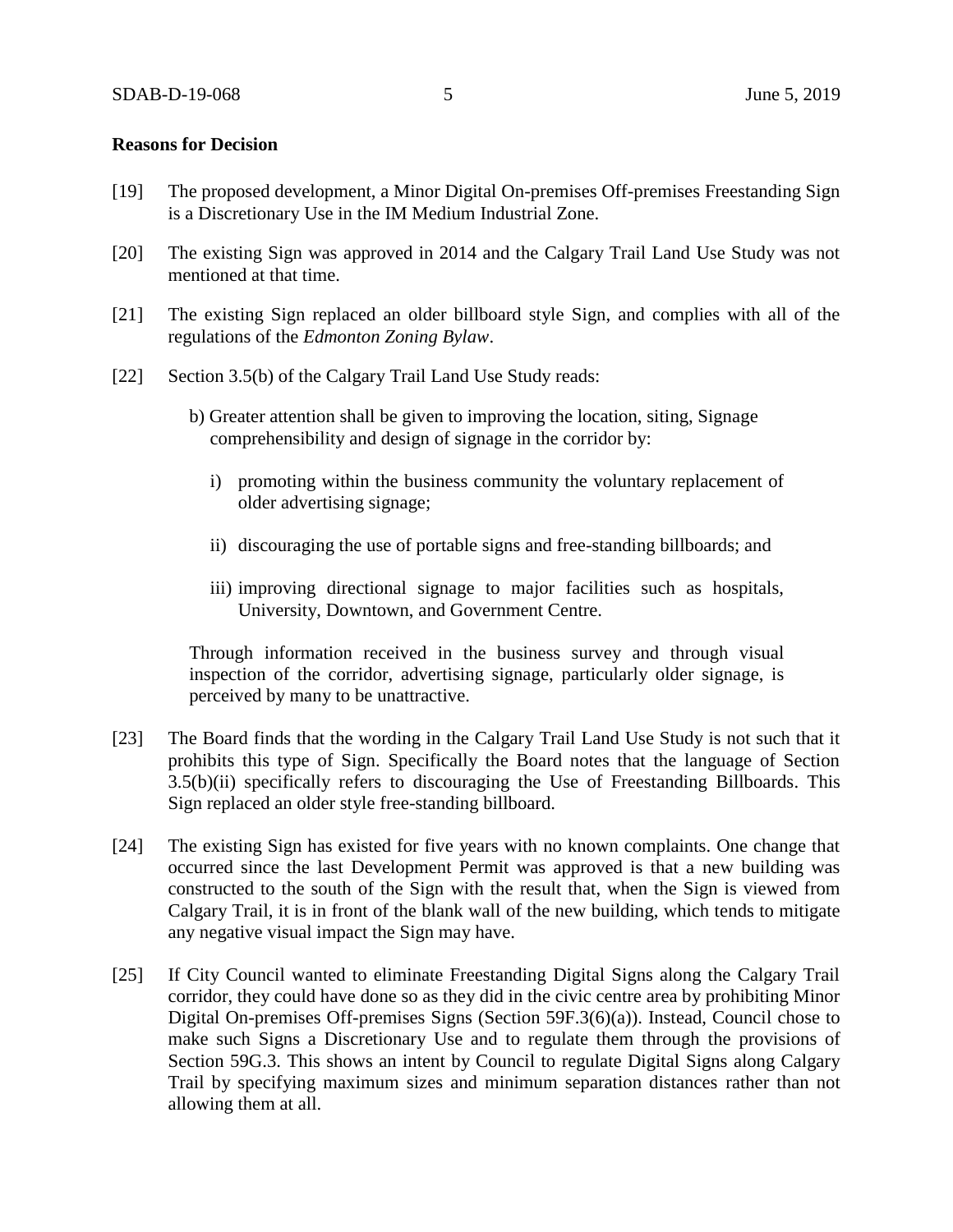- [26] Furthermore, the Board notes that the Calgary Trail Land Use Study is not a statutory plan within the definition of the *Municipal Government Act* (the "MGA"). Section 616(dd) of the MGA defines statutory plans as "an intermunicipal development plan, a municipal development plan, an area structure plan and an area redevelopment plan adopted by a municipality under Division 4". The Calgary Trail Land Use Study does not meet this definition.
- [27] Not only is the Calgary Trail Land Use Study not a statutory plan within the meaning of the MGA, it is not a Bylaw of the City of Edmonton either, being approved by a council resolution on Sept 11, 1984. Section 687(3) of the MGA sets out the documents that this Board must comply with; it does not list any document class that would include a document such as the Calgary Trail Land Use Study.
- [28] No letters were received in opposition to the proposed development and no one appeared in opposition at the hearing.
- [29] The Board finds that the proposed Discretionary Use is reasonably compatible with the surrounding Uses.
- [30] For all of the reasons above, it is the opinion of the Board that the proposed development will not unduly interfere with the amenities of the neighbourhood, nor materially interfere with or affect the use, enjoyment or value of neighbouring parcels of land.

June

Mr. M. Young, Presiding Officer Subdivision and Development Appeal Board

Board Members in Attendance: Ms. K. Cherniawsky; Mr. R. Hobson; Mr. J. Kindrake; Ms. D. Kronewitt-Martin

CC: City of Edmonton, Development & Zoning Services, Attn: Ms. Mercier / Mr. Luke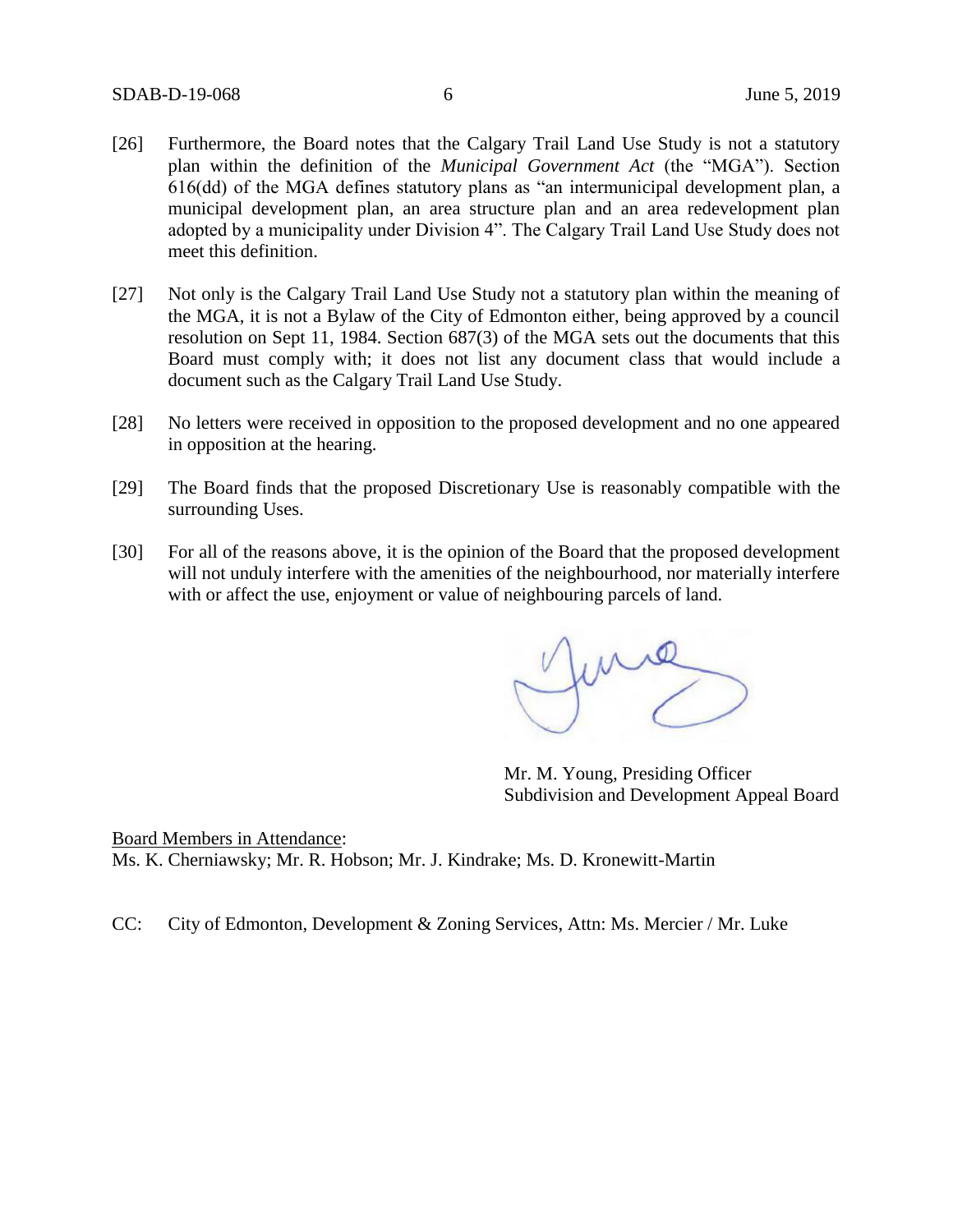#### **Important Information for the Applicant/Appellant**

- 1. This is not a Building Permit. A Building Permit must be obtained separately from Development & Zoning Services, located on the 2nd Floor, Edmonton Tower, 10111 – 104 Avenue NW, Edmonton, AB T5J 0J4.
- 2. Obtaining a Development Permit does not relieve you from complying with:
	- a) the requirements of the *Edmonton Zoning Bylaw*, insofar as those requirements have not been relaxed or varied by a decision of the Subdivision and Development Appeal Board,
	- b) the requirements of the *Alberta Safety Codes Act*,
	- c) the *Alberta Regulation 204/207 – Safety Codes Act – Permit Regulation*,
	- d) the requirements of any other appropriate federal, provincial or municipal legislation,
	- e) the conditions of any caveat, covenant, easement or other instrument affecting a building or land.
- 3. When an application for a Development Permit has been approved by the Subdivision and Development Appeal Board, it shall not be valid unless and until any conditions of approval, save those of a continuing nature, have been fulfilled.
- 4. A Development Permit will expire in accordance to the provisions of Section 22 of the *Edmonton Zoning Bylaw, Bylaw 12800*, as amended.
- 5. This decision may be appealed to the Alberta Court of Appeal on a question of law or jurisdiction under Section 688 of the *Municipal Government Act*, RSA 2000, c M-26. If the Subdivision and Development Appeal Board is served with notice of an application for leave to appeal its decision, such notice shall operate to suspend the Development Permit.
- 6. When a decision on a Development Permit application has been rendered by the Subdivision and Development Appeal Board, the enforcement of that decision is carried out by Development & Zoning Services, located on the 2nd Floor, Edmonton Tower, 10111 – 104 Avenue NW, Edmonton, AB T5J 0J4.

*NOTE: The City of Edmonton does not conduct independent environmental checks of land within the City. If you are concerned about the stability of this property for any purpose, you should conduct your own tests and reviews. The City of Edmonton, when issuing a development permit, makes no representations and offers no warranties as to the suitability of the property for any purpose or as to the presence or absence of any environmental contaminants on the property.*